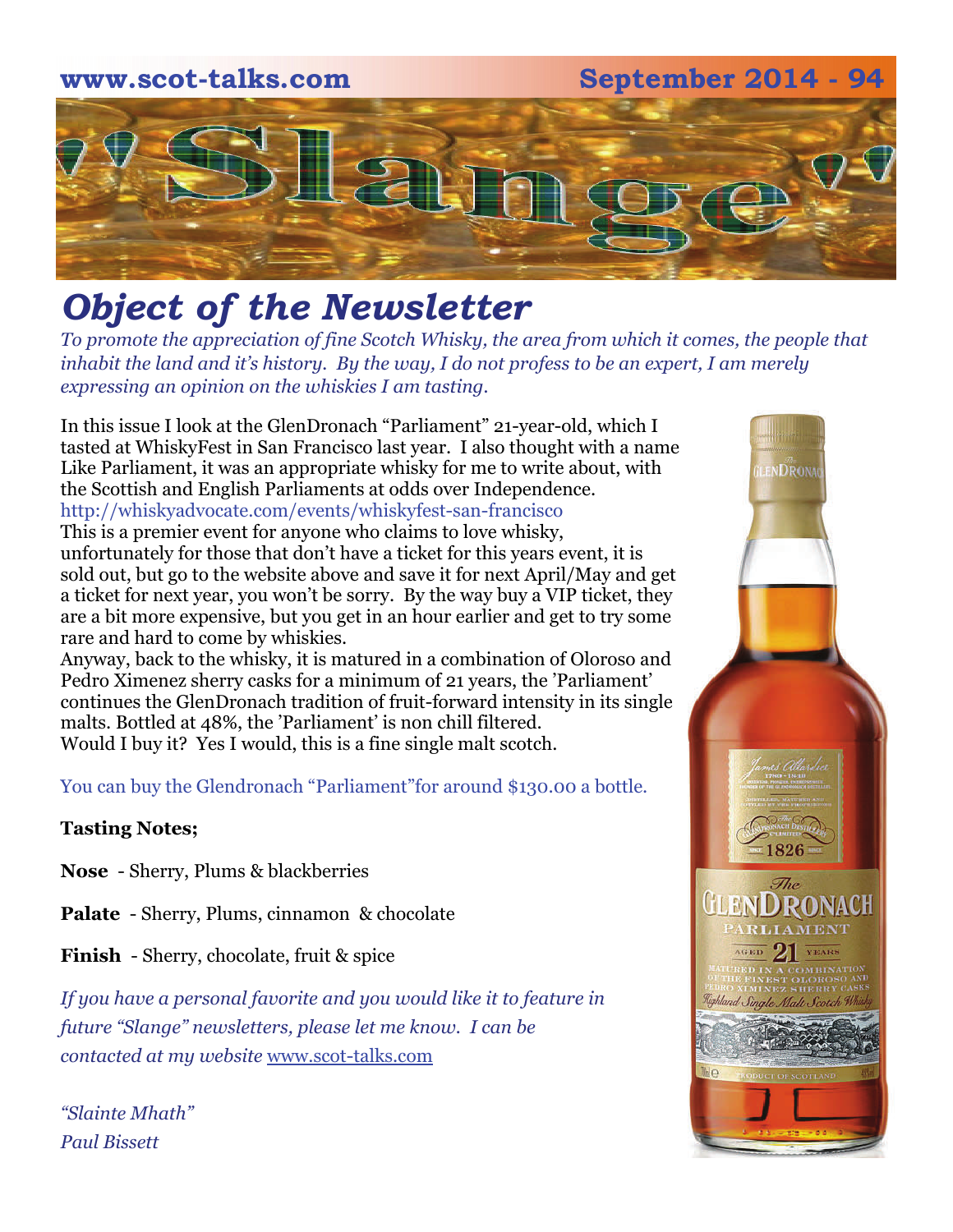

# **The Scottish Gin That's Perfect for a Late Summer New York Cocktail**

http://tmagazine.blogs.nytimes.com

Off the western coast of the Scottish mainland lies Islay, an Island three times the size of Martha's Vineyard. It's a place rich in whisky lore, thanks to its eight distilleries, all of which make a product with an unmistakably peaty flavor. But the [Botanist](http://www.bruichladdich.com/whisky-shop/gin/the-botanist-islay-dry-gin), introduced by the whisky distillery Bruichladdich (pronounced "brook-laddie") in 2010, is the island's only gin. The island's wild flowers — which include elder, lemon balm and creeping thistle — inspired the master distiller, Jim McEwan, to try making it.

But there were a few problems:

Bruichladdich lacked a still suitable for gin-making, and McEwan had never foraged for ingredients before. And though he'd spent 50 years distilling whisky, he had no experience with gin. His one advantage was that blending gin ingredients is similar to blending whiskies:

It's done by smell, rather than

taste. McEwan identified and sourced local botanicals with help from two botanists living on Islay, who introduced him to 35 aromatic plants growing wild on the island. Eventually,

he settled on using 22, including chamomile, lady's bedstraw and McEwan's favorite: sweet gale. "That one just does my head in."

For a still, he adopted a nearly 60-year-old copper pot saved from the scrap yard, now affectionately known as Ugly Betty.



A recipe of nine traditional gin flavors, which serve as the gin's bass notes, macerate in the main tank. The more delicate native botanicals are placed in a wire basket called the gin head, which sits above the pot. When the alcohol vaporizes, it passes through the basket and is perfumed by the wild flowers and herbs.

An obviously atypical, not-too-dry gin, the Botanist is flavorful enough for a Churchill martini, named after Winston Churchill, who preferred his martinis sans vermouth. It is reminiscent of the earthy whiskies Islay is known for, with a very faint mustiness that fades to citrus, mint and herb on the tongue.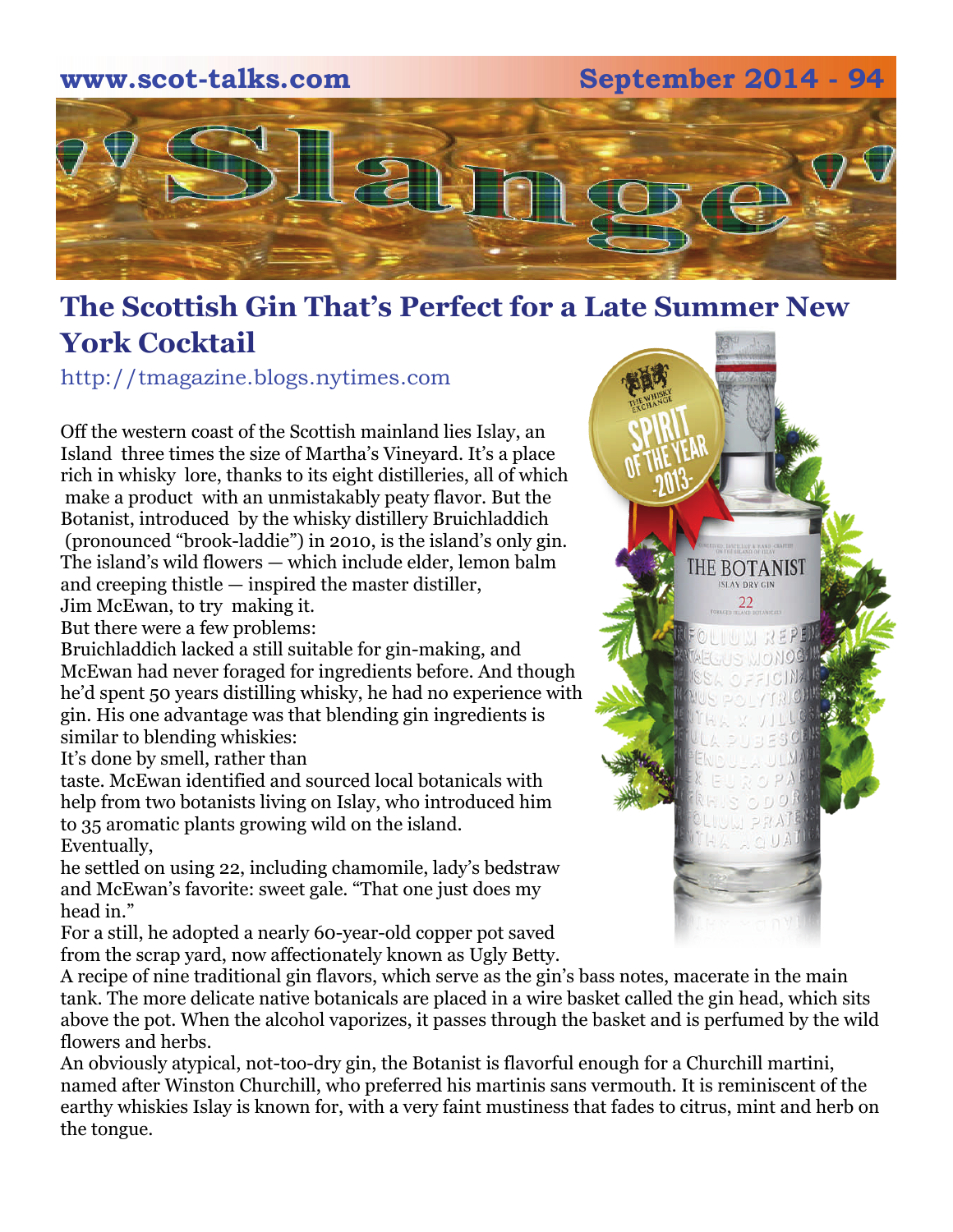

Below is a simple guide to help you choose your single malt Whisky, and the flavor notes you should expect from it. Being Scottish I recommend you find a likely candidate and try it in a bar before buying the whole bottle. With each issue of the newsletter I will add in another Whisky to the flavor map. This Issue; GlenDronach "Parliament" 21-year-old. For more information go to www.glendronachdistillery.com

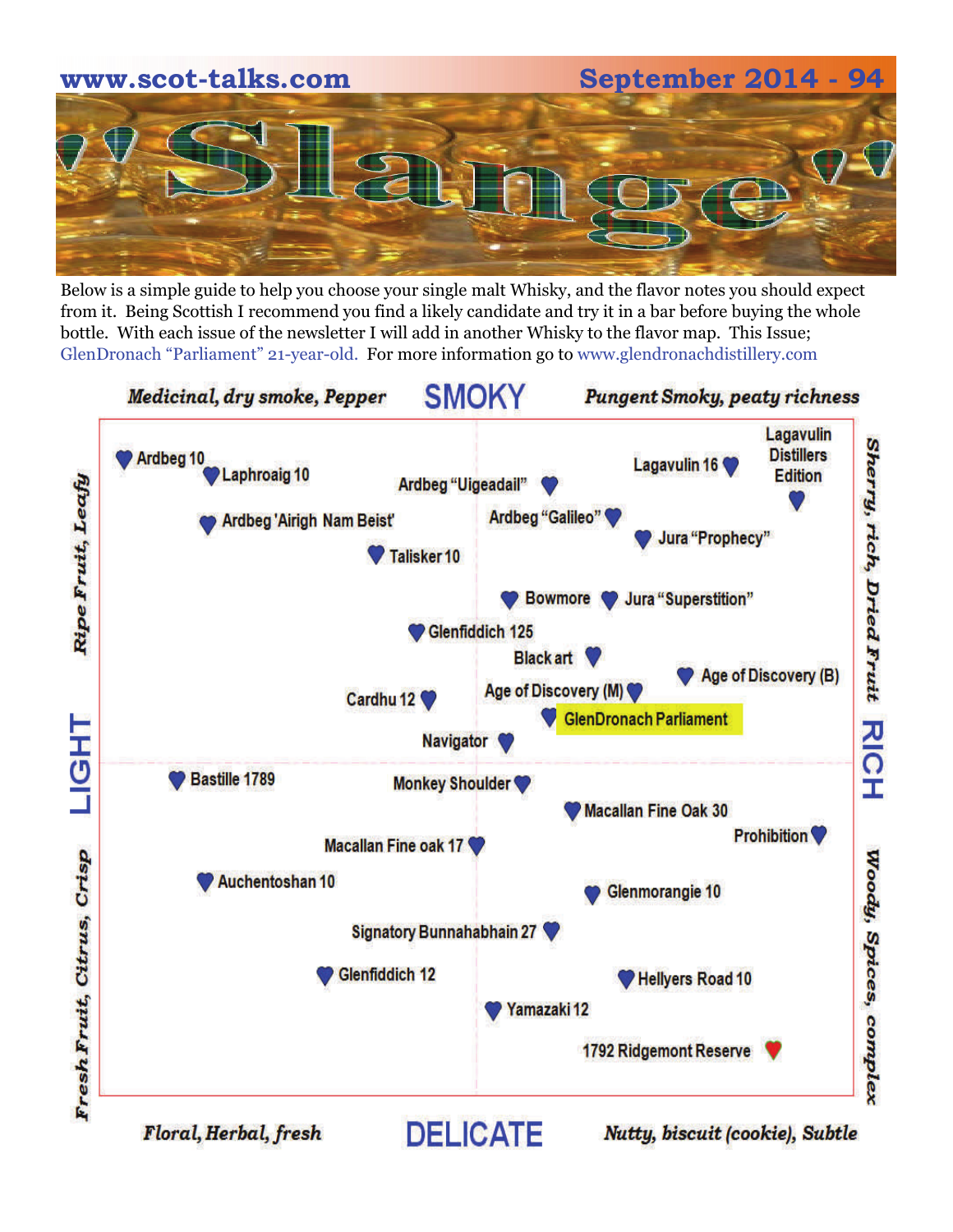

## **Botanist cont.**

The Botanist is also the featured ingredient in a twist on a classic called the Negroni Bianco, which is served at the speakeasy **[Bathtub Gin](http://bathtubginnyc.com/)** in Chelsea. "We wanted an easier, lighter Negroni for summertime," says bar manager Jeffrey Dillon. Paired with the sweet minerality of Dolin Blanc vermouth and Cappelletti, a wine-based amaro that is much softer than the Campari typically used in a Negroni, the drink lets you "appreciate all the botanicals that are in the Botanist," says Dillon. It's a perfect late-summer cocktail. Here's how to make one at home.

### **Negroni Bianco**

1 ¼ ounce Botanist gin 1 ¼ ounce Cappelletti aperitivo rosso 1 ¼ ounce Dolin Blanc vermouth Orange twist, to garnish

In a tall glass filled with ice, stir together all the ingredients, except the orange twist. Strain the mixture into a cocktail glass, garnish with the orange twist and serve.



[Bathtub Gin](http://bathtubginnyc.com/) in Chelsea, NY. http://bathtubginnyc.com